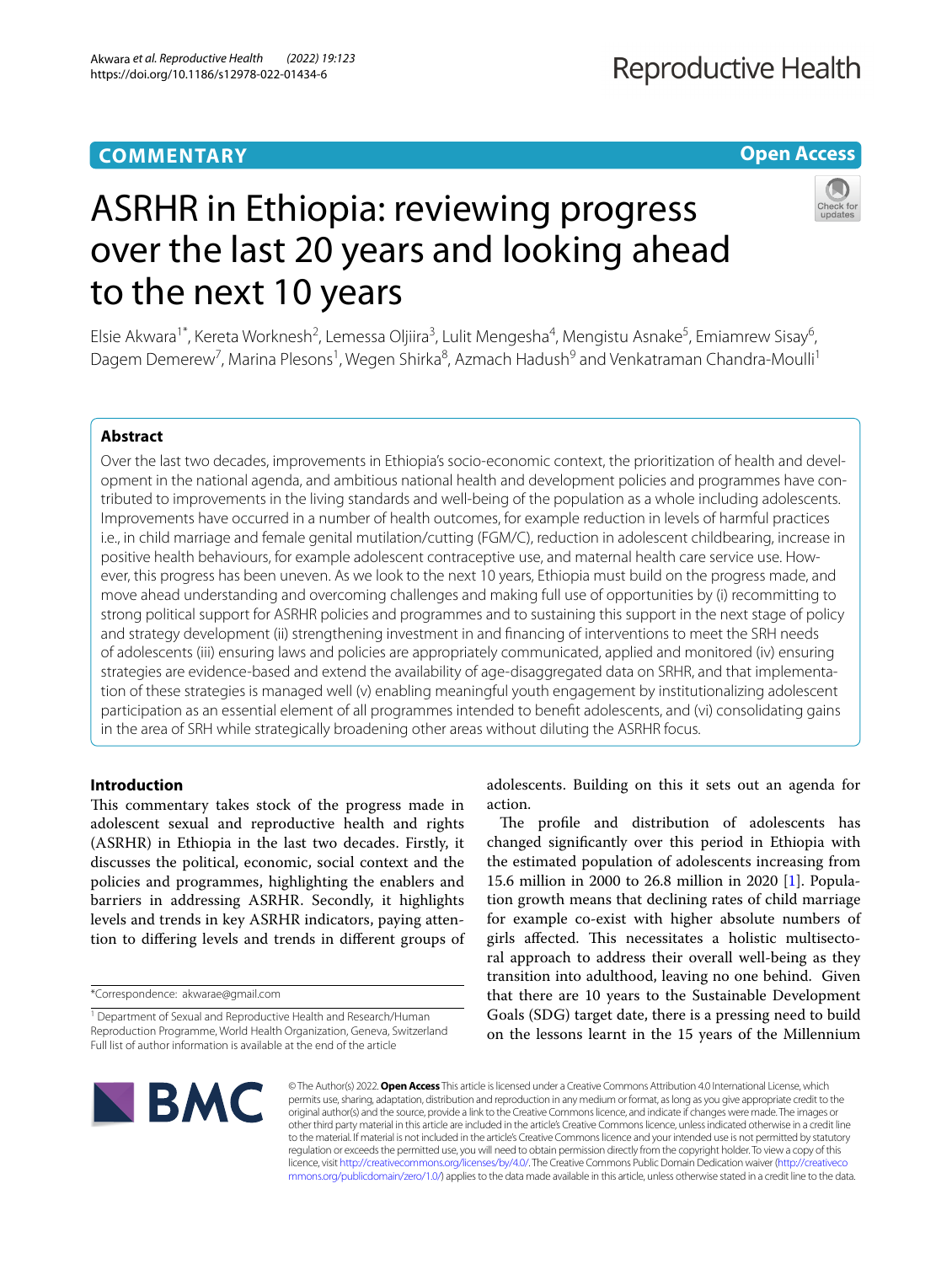Development Goals (MDG) era and the frst 5 years of the SDGs era.

The aim of the commentary is therefore to review progress over the last two decades in selected ASRHR indicators, by addressing the following questions:

- i. How have the national political, social and economic context as well as policies and programmes evolved with regards to ASRHR in the last two decades?
- ii. In which health outcomes, harmful practices, health behaviours, health services use, and social determinants was there progress, and was the progress equitable and steady?
- iii. What are the opportunities and challenges in moving ahead, and what key actions are needed to accelerate progress in the next 10 years?

# **Over the last two decades, political, economic and social developments, and national health and development policies and programmes have contributed to the changes in ASRHR**

**Improvements in the economic and social context**

Ethiopia's economic situation has improved in the last two decades. Since the early 2000s, Ethiopia's economy has been one of the ten fastest growing in the world. From 2004 to 2013, the country's average annual Gross Domestic Product (GDP) growth rate exceeded 10%, which was more than four percentage points higher than the average for Africa's 26 other low-income countries [[2\]](#page-8-1). According to data from 2004/2005, the poverty index stood at 38.7%, it declined to 29.6% in 2010/2011, and declined further to 27.8% in 2011/2012. The decline in poverty levels has been steeper in rural areas (30.4%) as compared to urban areas (25.7%) [[2\]](#page-8-1). While this progress is uneven, Ethiopian children and adolescents as a whole are likely to be growing up in a context of declining poverty.

There has been impressive progress in primary school enrolment, but less progress in primary school completion, and in secondary attendance and completion. Further, the progress has been uneven in the country. The proportion of adolescents in Ethiopia with no education decreased by 70% between 2000 and 2016 and there was an increase of over 50% in those who have completed primary school in the same time period [\[3](#page-8-2), [5\]](#page-8-3). While there has been an improvement in the net primary attendance, there is a high attrition rate with a signifcant decrease in school attendance at ages 14 and 15  $[3-6]$  $[3-6]$ . Further, there is a signifcant urban–rural variation, with a higher proportion of adolescents living in urban areas having secondary education or higher over the last decade compared to their counterparts in the rural areas. Finally, new means of communication, including the use of social media, are transforming the lives of Ethiopian adolescents, while in this area there are disparities in access and use too [[7\]](#page-8-5).

### **High‑level commitment to health and development**

In 1994, the International Conference on Population and Development (ICPD) launched its Plan of Action, which recognized that Sexual and Reproductive Health and Reproductive Rights (SRHR) are central to women's rights and well-being and are important to achieving social and economic development. The Plan of Action lent legitimacy to local advocacy efforts, investment, action and research that improved SRHR at global, regional, national and local levels  $[8]$ . Since then, the Government of Ethiopia (GoE) has undertaken several measures to ensure that ASRHR is addressed in its work as part of the wider attention to SRHR. In 2000, Ethiopia organized the first signature event entitled "The National Youth Consultation workshop on Sexual and Reproductive Health" that brought together all stakeholders to discuss issues afecting youth and to develop a series of action plans regarding the country's youth policies and development agendas [[9\]](#page-8-7). Based on the momentum created by this event and a conducive environment to engage multiple stakeholders, the GoE initiated several national initiatives that would mainstream ASRHR into the national agenda.

### **Contribution of national health and development policies and strategies**

ASRHR has been mainstreamed into the national agenda through policies and strategies directly addressing unintended pregnancy and childbearing, maternal mortality, HIV/AIDS, child marriage, Female Genital Mutilation/ Cutting (FGM/C), and violence against women and girls. This contributed to progress in a number of ASRHR outcomes as discussed in the subsequent section.

The GoE's national contraceptive provision and demand generation effort was strengthened through the development of its frst National Reproductive Health strategy and its National Family Planning Guideline in 2006. Adolescents were a key population group to be addressed in these normative documents. In alignment with these documents, the GoE also developed a National Adolescent Sexual and Reproductive Health Strategy, which placed adolescent girls within the context of an overall effort targeting women and girls  $[10]$  $[10]$ .

In aligning its agenda to the MDG target 5 on reducing maternal mortality, the GoE put in place a new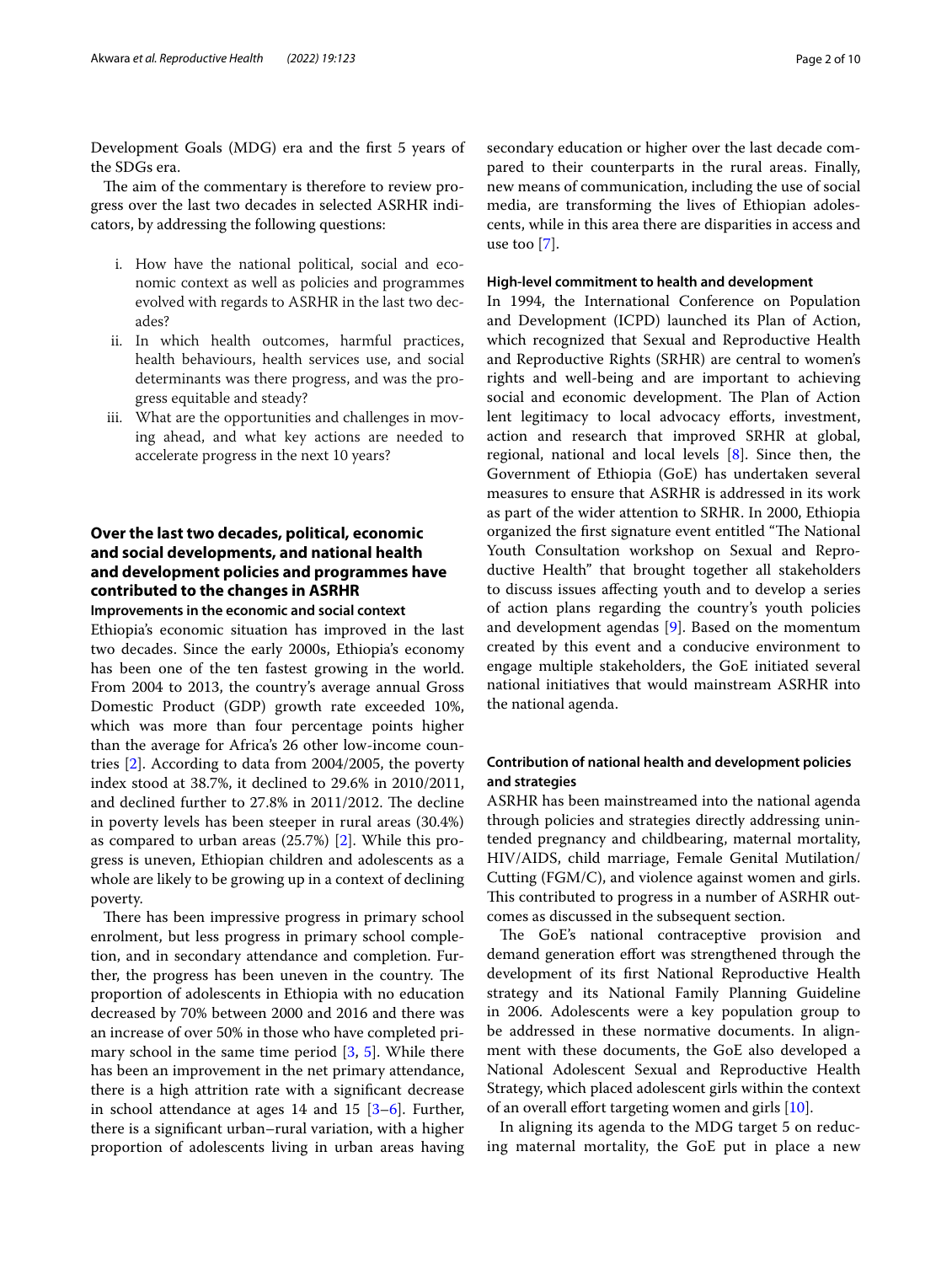strategy to strengthen the delivery of maternal health services in both clinic and outreach settings through Health Extension Workers (HEWs), a category of health care providers used to provide care for a broad range of health issues  $[11, 12]$  $[11, 12]$  $[11, 12]$  $[11, 12]$  $[11, 12]$ . A focus of this strategy was improving access to quality antenatal care (ANC) and skilled birth attendance (SBA) during childbirth. An important component of the strategy was community engagement and sensitization. Furthermore, recognizing that unsafe abortion was an important cause of maternal mortality, the GoE expanded the circumstances under which safe abortion care could be provided. The law on safe abortion services authorizes the termination of pregnancy in certain circumstances including in cases of rape, incest, and fetal impairment, to save the life of the woman, if the if the woman has a physical or mental disability, or if she is under 18 years of age [[14](#page-8-11)]. It could be provided without requiring proof of age or parental consent [[13,](#page-8-12) [14\]](#page-8-11).

The GoE has demonstrated a high level of political commitment in combating HIV/AIDS, as evidenced by establishment of the National AIDS control programme since 1987 under the Ministry of Health. Stemming from the lack of guidance on intervention activities undertaken by the government, NGOs and [[15\]](#page-8-13). A Framework for the National Response to HIV/AIDS was adopted, outlining priority interventions for promoting and distributing condoms among other strategic issues with a multisectoral approach, engaging the public and private sectors, including NGOs, community-based organizations (CBOs) and faith-based organizations  $[16]$  $[16]$ . The GoE formulated a national policy on viral-load monitoring and a system to carry out quality assessment at the health facility-level on Antiretroviral Therapy (ART) and AIDS in 2003 and by decentralizing the free Highly Active Antiretroviral Treatment (HAART) in public facilities and private clinics and hospitals in 2005 [\[17](#page-9-0)]. To address the specifc needs of adolescents and young people, the GoE organized a "National Youth Consultation on HIV/AIDS, Sexual and Reproductive Health in Ethiopia" in 2003, which informed the development of the National Youth Policy in 2004 and the Youth Development Package in 2006 [[18\]](#page-9-1). By 2019, the GoE formulated and executed a national policy on HIV self-testing (HIV-ST), as a complementary approach to the existing facility-based HIV Testing Services, with the aim of reaching previously untested, hard-to-reach and testaverse populations  $[19]$  $[19]$  $[19]$ . Further to this, the GoE has developed four National Multisectoral Strategies. The strategic issues focus on capacity building, community mobilization and empowerment, integration with health programs, leadership and mainstreaming, coordination and networking and focus on special target groups with a multi-sectoral approach. The National HIV/AIDS Strategic Plan for 2021–2025 calls for self-testing (HIVST) to be introduced through social marketing and private providers to the general population on fee-payment basis with instructions for people testing positive to obtain confrmatory tests at health facilities located closest to them [\[20](#page-9-3)].

The GoE developed a National Strategy and Action Plan on Harmful Traditional Practices against Women and Children in 2013  $[21]$ . The plan contained specific targets for the reduction of child marriage as part of broader targets for gender equality It also reiterated commitments to eliminate child marriage by 2025 in the Ethiopian Girl Summit that took place in 2014 [\[22\]](#page-9-5). The GoE's leadership in this area stimulated and supported NGO-led efforts in the country. For example, Berhane Hewan ("Light for Eve") a project which pilot tested a package of interventions between 2004–2006 to address child marriage was led by the Ethiopia Ministry of Youth and Sports, the Amhara Regional Bureau of Youth and Sport and in collaboration with the Population Council. It involved various stakeholders, and included multiple components to delay child marriage, including the engagement of out-of-school girls in non-formal education, livelihoods training, and the provision of support for girls to remain in school [\[23](#page-9-6)]. Building on the evidence base from the pilot project, the intervention was continued and expanded between 2010–2016 [[23](#page-9-6)].

The National Strategy and Action Plan on Harmful Traditional Practices against Women and Children in 2013 also contained specifc targets for the reduction of FGM/C as part of broader targets for gender equality [[21](#page-9-4)]. Further, the GoE has established specifc legal measures and actions to address violence against women and girls, including the revision of the Family Law in 2000 and the Penal Code in 2005  $[24]$ . The GoE has also put in place institutional mechanisms at the federal and regional levels, including the establishment of the Ministry of Women, Children and Youth Afairs (MoWCYA), Child and Women Protection Units within the various police units, and a Special Bench for violence against women within the federal criminal court [\[25\]](#page-9-8).

To conclude, over the last two decades, the evolving political, economic and social context of the country have placed some aspects of ASRHR high on the health and development agendas. The formulation and application of laws, policies, strategies and programmes have contributed to efective action in a number of areas, but there are still notable gaps and areas of weakness in translating them into action. More needs to be done to communicate these laws and policies, and to resource and manage the implementation of the strategies and programmes, and to carry the wider society along in this shared effort.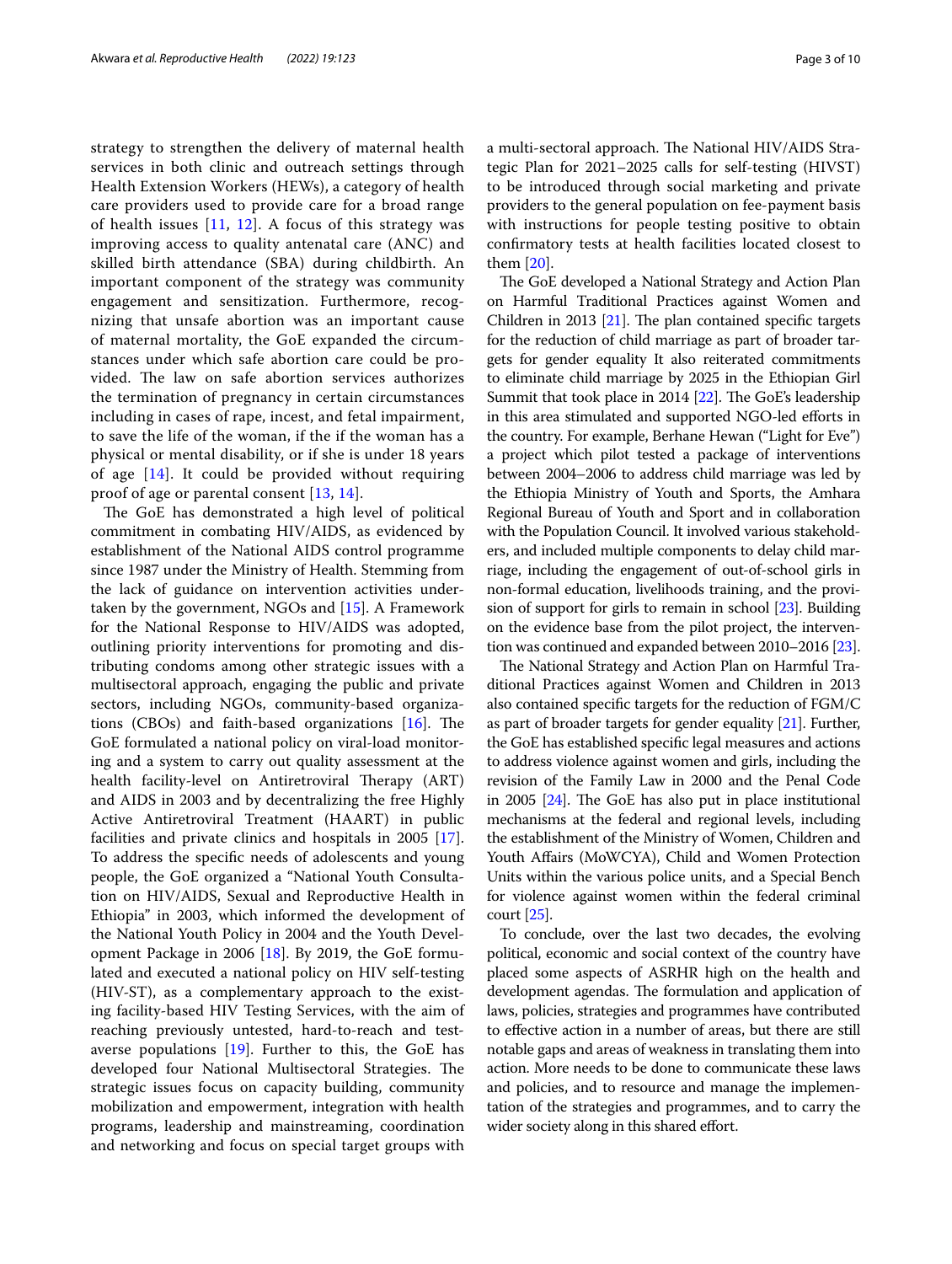# **Substantive changes have occurred in a number of health outcomes, harmful practices, health outcomes, health behaviours, health service use, and social determinants in the frst two decades of the twenty‑frst century**

### **A substantial though uneven decline occurred in the levels of child marriage**

According to a 2018 UNICEF report on child marriage trends, the overall prevalence rate of child marriage in Ethiopia has dropped by a third in the last 10 years [[26](#page-9-9)]. However, geographical variations in child marriage exist with diferent levels of prevalence and rates of decline across the regions. With regard to prevalence, for example, in 2016, Afar had the highest rate of child marriage (67.4%), followed by Benishangul (50.3%) [[5\]](#page-8-3). With regard to rates of decline, for example, in 2005, the rate of child marriage in Amhara (74.4%) was three times higher than that in Addis Ababa (13.7%) [[4\]](#page-8-15). By 2016, the rate had decreased by 31.4 percentage points in Amhara and by 5.9 percentage points in Addis Ababa. Despite the progress, the prevalence of child marriage is still quite high at 40.3% in 2016 [[5\]](#page-8-3).

The median age at first marriage varies by region from 15.7 years among women in Amhara to 23.9 years in Addis Ababa in 2016, with an increase of 1.5 years in Amhara and 2 years in Addis Ababa since 2005 [\[4](#page-8-15), [5](#page-8-3)] and in 2013, women aged 20–24 years were marrying about 3 years later than their counterparts three decades ago [[27](#page-9-10)]. The proportion of married adolescent girls aged 15–19 years decreased by six percentage points from 23.2% in 2000 to 17.4% in 2016 [[3,](#page-8-2) [5\]](#page-8-3).

### **There has been a slight reduction in adolescent childbearing**

The overall proportion of adolescents that have begun childbearing has decreased by 3.8 percentage points

<span id="page-3-0"></span>**Table 1** Adolescent childbearing and sexual debut (2000–2016)

between 2000 and 2016, which could be in part due to the decrease in the proportion of adolescents that everhad sex and early sexual debut. However, there are large regional variations; the rate ranges from 3% in Addis Ababa in 2016 to 23.4% in Afar in the same year  $[3, 5]$  $[3, 5]$  $[3, 5]$  $[3, 5]$  $[3, 5]$ . The variation between married and unmarried adolescents remains quite large over time with a decrease of 1.8 percentage points in the proportion of married adolescent girls with repeat pregnancies (see Table [1\)](#page-3-0). In Ethiopia, as in other countries with similar social, economic and cultural contexts, girls are typically expected to bear a child soon after marriage  $[28]$  $[28]$ . The persistently high proportion of married adolescents who have at least one child clearly reiterates the role of societal norms in childbearing soon after marriage  $[28, 29]$  $[28, 29]$  $[28, 29]$  $[28, 29]$  $[28, 29]$ . The low rates of child marriage in some regions in Ethiopia, coupled with low rates of childbearing in the same regions point to an intersectionality between child marriage and childbearing. For example, Addis Ababa has one of the lowest rates of child marriage and of childbearing.

The decrease in adolescent childbearing could also be partly attributed to an increase in the use of modern contraceptives. The modern contraceptive prevalence rate (mCPR) among adolescents in Ethiopia currently stands at 36.4% [[30](#page-9-13)]. Figure [1](#page-4-0) shows a sharp increase in the proportion of married adolescent girls using contraception and a percentage point increase of 38% in the use of postpartum contraception between 2005 and 2016.

Finally, there has been a reduction in the equity gap in modern contraceptive use among married adolescent girls with a positive average annual rate of change of 10% and 12% across all education levels and urban–rural areas respectively  $[31]$  $[31]$ . The evidence points to a clear association between increased levels of education and reductions in early marriage and early childbearing  $[32]$  $[32]$ . The median age at frst marriage increases with increasing

|                                                    | 2000 | 2005 | 2011 | 2016 | Absolute percentage<br>change (2000-2016) | Relative percentage<br>change (2000-2016) |
|----------------------------------------------------|------|------|------|------|-------------------------------------------|-------------------------------------------|
| % of Adolescents that have begun childbearing      |      |      |      |      |                                           |                                           |
| Married                                            | 63.2 | 68.2 | 58.4 | 59.5 | $-3.7$                                    | $-5.9$                                    |
| Unmarried                                          | 2.0  | 2.3  | 1.5  | 2.6  | 0.6                                       | $+30.0$                                   |
| Children ever born (married adolescents aged 15-19 |      |      |      |      |                                           |                                           |
| At least one child                                 | 39.9 | 38.4 | 36.3 | 41.9 | 2.0                                       | 5.0                                       |
| At least two children                              | 7.8  | 13.9 | 9.5  | 6.0  | $-1.8$                                    | $-23.1$                                   |
| Fver had sex                                       |      |      |      |      |                                           |                                           |
| Females                                            | 30.7 | 27.4 | 24.2 | 24.6 | $-6.1$                                    | $-19.9$                                   |
| Males                                              | 15.4 | 7.2  | 7.8  | 8.1  | $-7.3$                                    | $-47.4$                                   |
| Sexual debut by age 15                             |      |      |      |      |                                           |                                           |
| Females                                            | 13.5 | 11.1 | 7.1  | 6.3  | $-7.2$                                    | $-53.3$                                   |
| Males                                              | 5.1  | 1.7  | 1.2  | 0.8  | $-4.3$                                    | $-84.3$                                   |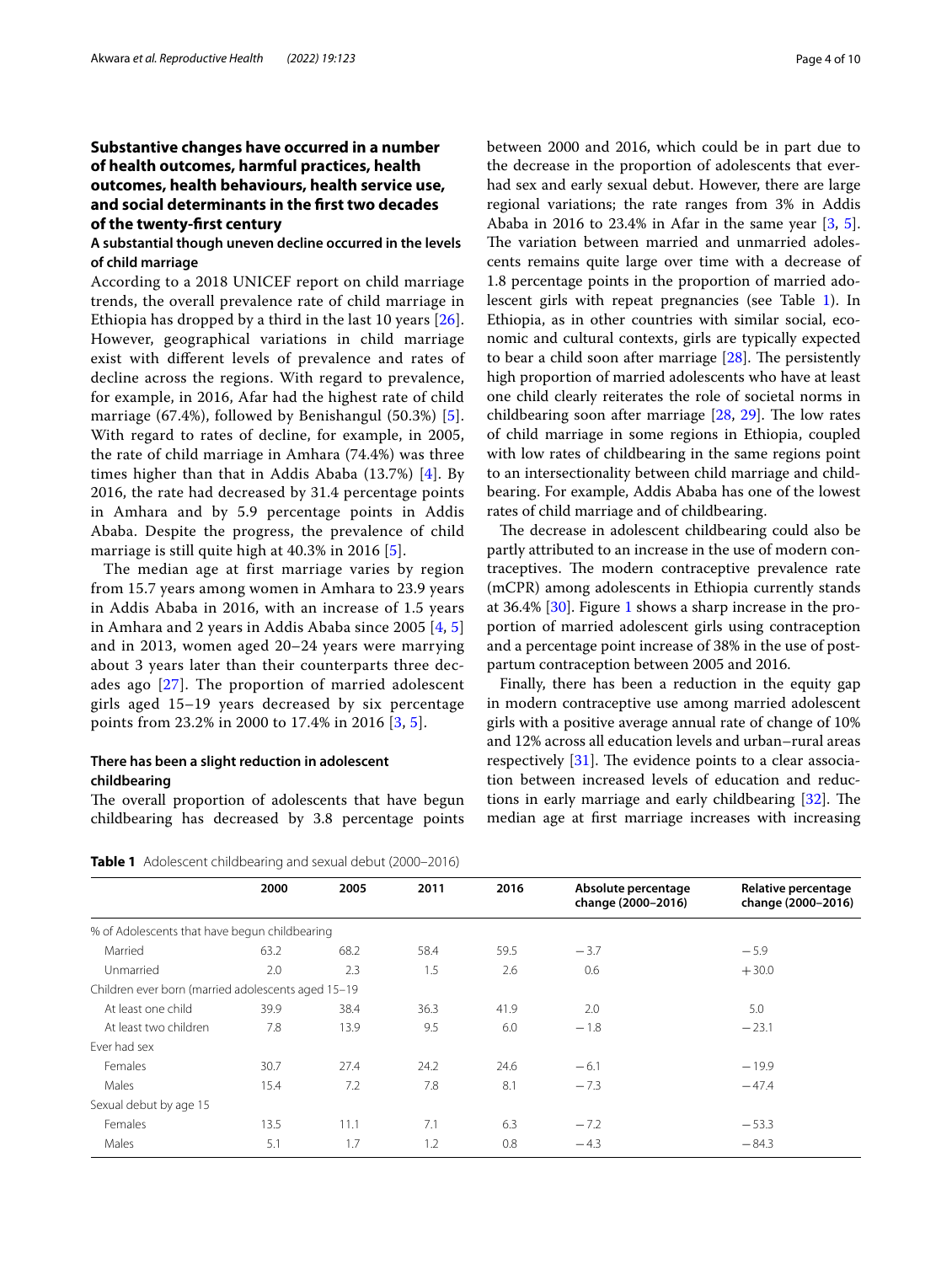

<span id="page-4-0"></span>education, from 16.3 years among girls with no education to 24 years among girls with more than a secondary education  $[5]$  $[5]$ . The median age at first birth has seen an increase of 0.5 years among those with no education and 1.6 years among those with more than secondary education, between 2000 and 2016. This is in contrast to a slight decrease of 0.1 year among those with more than secondary education [[3,](#page-8-2) [5](#page-8-3)].

Although SRH service uptake rates are lower in adolescents compared to the general population, they have increased over the last 20 years. ANC visits of four or more (ANC4+) and the use of SBA among adolescents have increased over time, yet the levels of use are still low (see Fig. [2](#page-4-1))  $[3-6]$  $[3-6]$ . Further, there are enormous geographical variations, with the use of SBA among adolescent girls aged 15–19 years ranging from 25% in the Somali region to 88% in Addis Ababa in 2016 [[5\]](#page-8-3). Finally, women who married later are at least twice as likely to have delivered

their most recent baby in a health facility compared to women married before age 15 [[29\]](#page-9-12).

The overall national Maternal Mortality Ratio (MMR) has decreased from 673 in 2005 to 412 deaths per 100,000 live births in 2016 [\[4](#page-8-15), [5\]](#page-8-3). Household survey data suggest that the proportion of female deaths that are pregnancyrelated among adolescent girls aged 15–19 has decreased by 20% relative points between 2011 and 2016, although the progress was non-monotonous between 2000–2016 with the proportion decreasing from 19% in 2000 to 12% in 2005, increasing to 22% in 2011 [[3–](#page-8-2)[6\]](#page-8-4).

Although there is a paucity of adolescent-specifc abortion data in the country, the available data point to an increase in adolescents seeking abortion services in health facilities. In 2008, the abortion rate for adolescents aged 15–19 was 11 per 1000 women of that age, with 9% of pregnancies ending in abortion  $[33]$  $[33]$ . This figure rose to 19.6 per 1000 women aged 15–19 in 2014, with 20% of pregnancies ending in abortion  $[33]$  $[33]$ . The estimated

<span id="page-4-1"></span>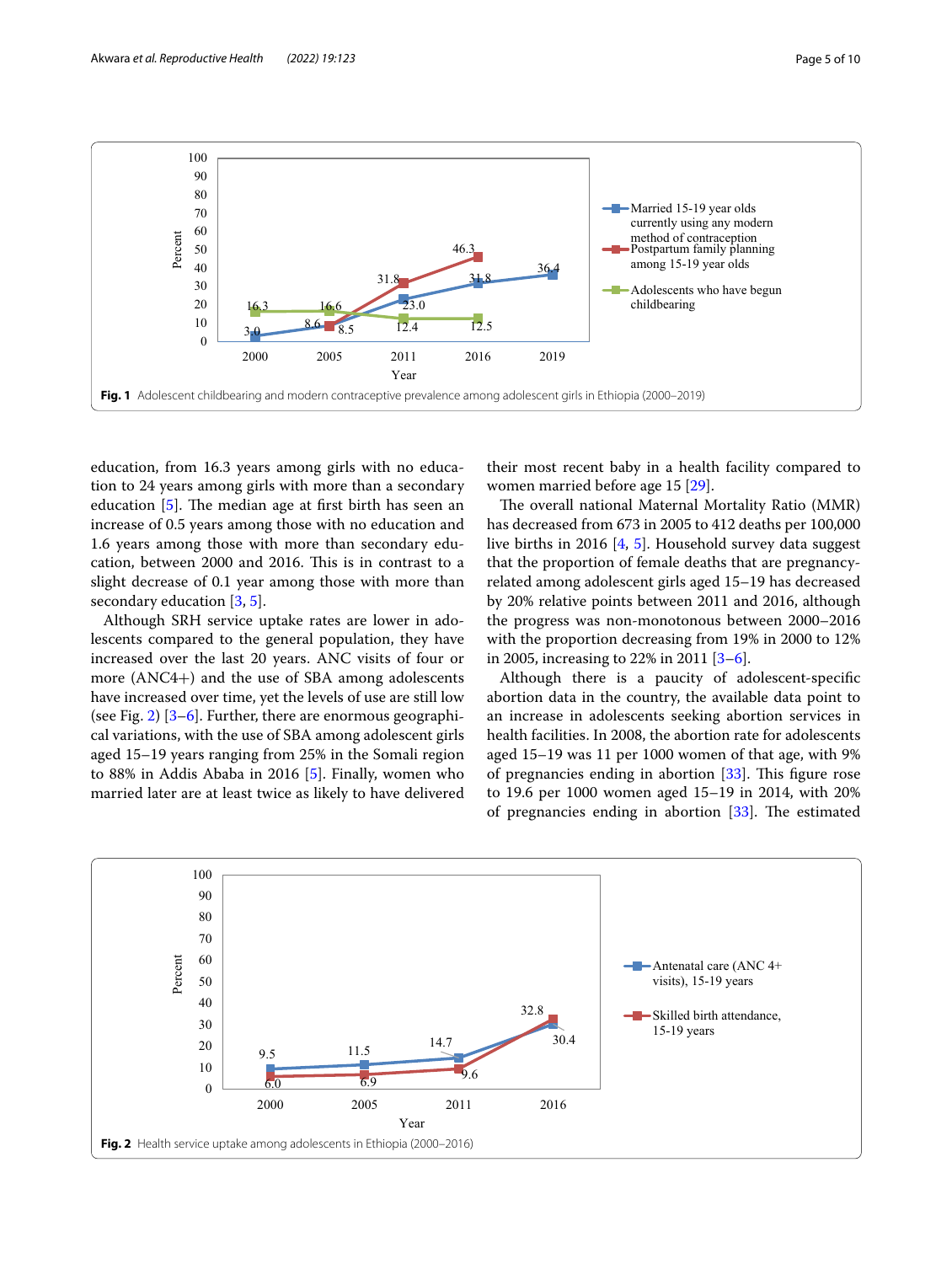incidence of legal and clandestine abortions based on 2014 data shows that adolescents who were sexually active (<12 months) had the highest proportion of legal abortions (64%) when compared to other age groups  $[31]$  $[31]$ . For example, a study in one hospital in Ethiopia found that women under the age of 19 years were twice as likely to have a second trimester abortion compared to their older counterparts  $[34]$  $[34]$  $[34]$ . The higher abortion rate among adolescents suggests barriers in access to and use of contraceptive services, with at least one-third of pregnancies occurring among 13–16-year-olds being unintended [\[35](#page-9-18)]. There is no evidence that adolescents are more likely than older women to have clandestine abortions. However, critical gaps remain; although abortion is legal under specifc circumstances, an estimated one-third of adolescent abortions are clandestine and potentially unsafe, these are mainly due to lack of information about location and availability of services, pressure from families and communities, poorly equipped facilities, absent providers, and a weak referral system [\[32\]](#page-9-15).

# **There is some indication that the HIV infection rate in adolescents is declining. However, the numbers of adolescents using condoms and seeking HIV testing show a mixed picture**

The estimated number of new annual HIV infections among adolescents aged 10–19 decreased between 2000 and 2018, from 6000 to 3000 cases among both boys and girls [\[36\]](#page-9-19). However, there are clear disparities in terms of gender. Similarly, use of condoms among adolescent during premarital sex shows a mixed picture, with a steady increase between 2000 and 2011, but a sharp decline in 2016 [[4,](#page-8-15) [6](#page-8-4)] (see Fig. [3](#page-5-0)).

HIV testing among sexually active (<12 months) adolescent girls who received their results showed good progress between 2005 and 2016 with a percentage point increase of 24%; however, progress slowed between 2011 and 2016, with only a modest percentage point increase of 6%. Meanwhile, HIV testing among sexually active (<12 months) adolescent boys showed a decline of 33 percentage points between 2011 and 2016 [\[4](#page-8-15), [6\]](#page-8-4).

The actions by the GoE to rapidly scale-up HIV treatment and multi-sectoral approach to HIV/AIDS response are attributed to the prevention of large numbers of new infection in the country  $[18]$ . However, the mixed picture on HIV testing and condom use can be linked to low condom distribution to key populations, as a result of repeated stock-outs that could not be alleviated even with some redistribution schemes and diversion of free condoms for commercial purposes [\[18](#page-9-1)]. Delays in fnalizing the condom strategy and implementation guidelines likely contributed to this [\[18\]](#page-9-1).

### **FGM/C rates have shown a promising decline**

The proportion of adolescent girls that have undergone FGM/C has sharply decreased by 24 percentage points (from 71 to 47%) between 2000 and 2016 [[3,](#page-8-2) [5\]](#page-8-3). However, at least 28% of adolescent girls aged 10–14 years had experienced FGM/C in 2016, with Afar having the highest rate at 86% and Tigray the lowest rate at 14%. The high rates of FGM/C in some regions are upheld by traditions that see FGM/C as a means of social acceptance by symbolizing preservation of virginity and improving marriage prospects [[37,](#page-9-20) [38](#page-9-21)]. However, the overall progress in decreasing FGM/C in the country is attributed to the community involvement, coupled with a legal code that criminalizes perpetuators of such practices [[25](#page-9-8)].

<span id="page-5-0"></span>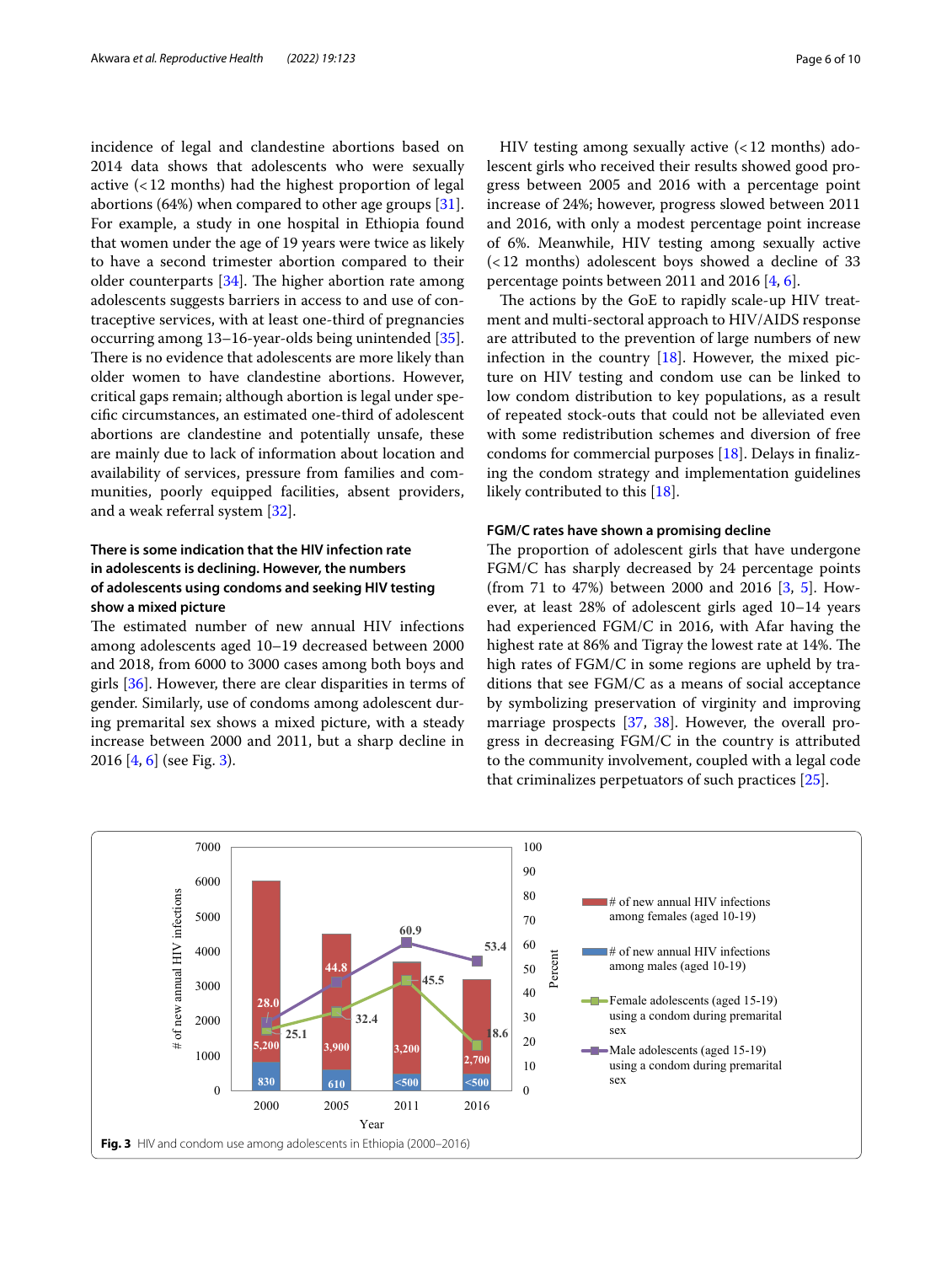# **Levels of reported gender‑based violence against girls and women remain high, but attitudes towards wife beating have changed**

At least 33% of ever married adolescent girls have ever experienced physical, sexual or emotional violence committed by their husband or partner [[5\]](#page-8-3). As elsewhere in the world, it is likely that many cases of GBV go unreported. The last two decades have seen a significant change in attitudes towards wife beating, with a percentage point decrease of 22% and 49% among girls and boys respectively condoning such violence between 2000 and 2016 [[3–](#page-8-2)[6\]](#page-8-4).

Overall, ASRHR in Ethiopia has achieved substantial progress over the last two decades; however, there has been more progress in some areas than in others. Even where there has been progress, it has been inequitable with enormous variations by geographic location, and by education and wealth levels [\[39](#page-9-22)].

# **As we look to the next 10 years, Ethiopia must build on the progress made, and move ahead understanding and overcoming challenges and making full use of opportunities**

### **What are the opportunities and challenges for moving ahead?**

In the 25 years since the ICPD, Ethiopia has used available opportunities to accelerate progress on ASRHR and created some new ones. Specifcally, the country has demonstrated committed leadership on ASRHR. It has established an enabling legal and policy environment and put in place sound health and gender strategies. These strategies have been well resourced, managed and implemented. Diferent government sectors have been involved in this work. Further, the Ministry of Health has built partnerships at national and sub-national levels with academic institutions, NGOs and professional associations of public health professionals and clinicians. And at the local level, it engaged extension workers from the communities in which they would serve. These workers were aware of the prevailing context and were trained and supported to engage in dialogue to challenge norms such as those related to child marriage and the low utilization of contraception or maternal health services [\[12](#page-8-10)]. Finally, it encouraged the active engagement of youthserving NGOs and youth-led networks to promote their leadership and engagement [[40\]](#page-9-23).

At the same time, a number of challenges for accelerating progress on ASRHR persist. As noted in the previous section, there is some skepticism of the value of investing in adolescent health and development, and limited and uneven awareness of the enabling laws, policies, strategies and plans among both the frontline workers who are mandated to carry them out, and among the communities they are meant to beneft. Likewise, the implementation of these laws, policies, strategies and plans has been hampered by lack of both human and system capacity. As a result, implementation in some places, especially in rural areas has been fragmented and poorly coordinated, and in addition there is limited health system readiness to adequately respond to the needs and preferences of adolescents. Following from this, the progress that has been made in some aspects of ASRHR has been uneven across the country, with evident equity gaps. Finally, although some social norms appear to be changing, many other norms and attitudes, such as those that stigmatize premarital sexual activity, encourage early marriage, and value large family size persist [[34,](#page-9-17) [37,](#page-9-20) [38](#page-9-21)]. This is coupled with resistance in some quarters to certain aspects of ASRHR such as comprehensive sexuality education.

In the past two decades, there have been several AYSRH programs implemented all over the country. However, these programs have been implemented with limited, and often token engagement of young people. These programmes could have been more effective if the key stakeholders, adolescents and young people were allowed to take part in design, planning, implementation and monitoring and evaluation. Further, the indirect efects of COVID-19 and the conficts and internal displacements in the country could contribute to a stalling or even a reversal of the gains described in this commentary [\[41](#page-9-24)]. For example, inter-communal tensions along the Southern Nations, Nationalities, and People's (SNNP)-Oromia regional boundaries, violence in Benishangul-Gumuz region and civil strife in the Tigray region have likely negatively afected health and development programmes including those of ASRH [\[42\]](#page-9-25). Similarly, natural disasters in Afar, Amhara, Gambella, Oromia, SNNP and Somali regions have likely increased the vulnerability of populations in these regions to health and social problems, and in adolescents this can lead to problems such as unintended pregnancies and GBV [[43](#page-9-26)].

# **With these opportunities and challenges in mind, what key actions must be taken to accelerate progress on ASRHR?**

Ethiopia must make full use of the existing political support for ASRHR policies and programmes and sustain this support in the next stage of strategy development, while working to increase social support. In the last two decades, the Federal Ministry of Health of Ethiopia demonstrated commitment and leadership to addressing adolescents' needs. This is particularly exemplified by the 2016–2020 Adolescent and Youth Health (AYH) Strategy, the Reproductive Health Strategy and the National Strategy and Action Plan on Harmful Traditional Practices. It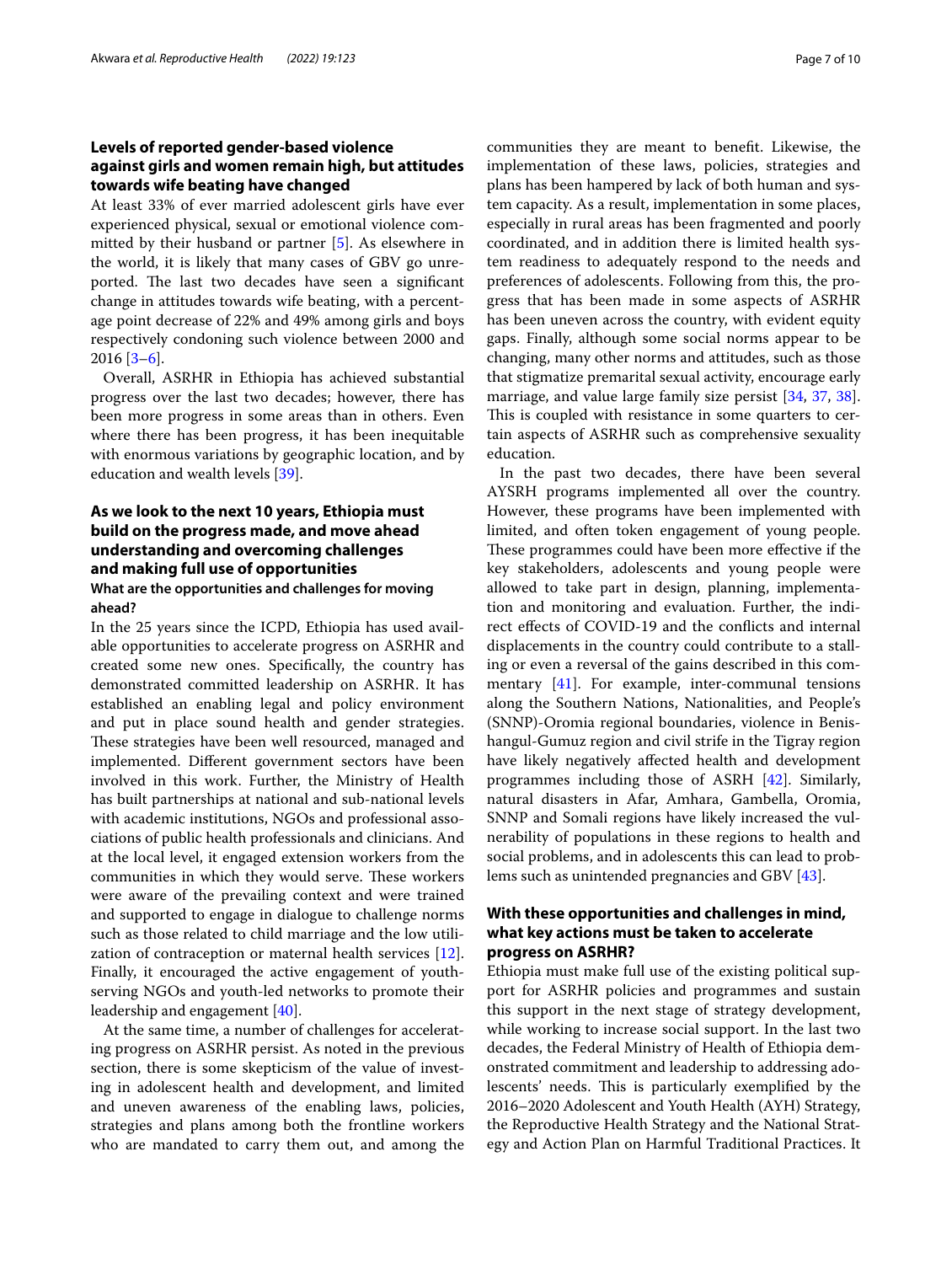is also exemplifed by the establishment of an AYH case team with four designated personnel under the MNCH Directorate and the assignment of AYH focal persons at regional, zonal and woreda levels. This political support has been central to the advancement of ASRHR. Moving forward, this must be sustained, especially to ensure that ASRHR is adequately addressed in the next iteration of the AYH strategy.

In contrast, there is still lack of widespread social support for some aspects of ASRHR such as the provision of safe abortion care. Premarital sexual activity is not widely acknowledged; young couples face pressure to have a child shortly after marriage; child marriages and FGM/C while declining, continue to occur; and parent– child communication on SRH is limited. Therefore, moving forward, there is a need to step up efforts to challenge and change social norms afecting ASRHR by engaging religious and community leaders, parents and families, and adolescents themselves more actively, including through community dialogue on traditional values that negatively afect the health of adolescents, particularly girls. Increased school enrolment provides a window of opportunity to advocate for comprehensive sexuality education that challenges societal norms in making SRHR information accessible to adolescents.

Ethiopia must strengthen investment in and fnancing of interventions to meet the SRH needs of adolescents. While the country has taken great strides in the last two decades to ensure the provision of free maternal and newborn health services in public health facilities, the provision and uptake of some other interventions are hampered by the lack of fnancing and are not covered by the national health insurance scheme. Moving forward, there is a need to advocate for increased allocation of external and domestic funding for these interventions, taking into account the short- and long-term health and social outcomes as well as the costs of inaction for current adolescents and future generations. Importantly, this must include fnancial investments in the health sector, as well as other sectors which have a role to play in promoting ASRHR.

The opportunity presented by the country's tremendous progress must be seized to create an enabling legal and policy environment by ensuring that laws and policies are appropriately communicated, applied and monitored. As noted above, there is a low level of awareness about these laws, policies, and strategies among health care providers, teachers, parents, adolescents, and the community at large. Likewise, implementation of these laws and policies is hindered by the limited capacity of the relevant authorities, including law enforcement bodies. Moving forward, there is a need to step up eforts to inform all relevant stakeholders of the laws and policies in place, advocate for their proper implementation, and monitor them to ensure that they are applied appropriately and efectively.

Further, Ethiopia must continue to ensure its strategies are evidence-based and extend the availability of age-disaggregated data on SRHR. The 2016–2020 National AYH Strategy was successful in incorporating evidence-based interventions and delivery approaches, including for ASRHR. Moving forward, it will be important to ensure that the next iteration of the strategy is also grounded in the most up-to-date evidence available. Similarly, initial steps have been taken in gathering age and sex disaggregated data in health facilities in some areas of ASRH. This needs to be extended to all indicators relevant to adolescent health within and outside SRH (i.e., to track progress on the health outcomes addressed in AYH strategy), as well to ensure age and sex disaggregated reporting of this data.

Ethiopia must double down with renewed focus to ensure that its strong national strategies are managed efectively, and interventions delivered at scale, with quality and equity. In 2016, the National AYH Strategy rapidly increased in scope without sufficient expansion of its implementation mechanisms, resources, and infrastructure. As a result, there has been a lack of adequate coordination, inadequate resource allocation and mobilization, and implementation capacity, resulting in a diluted focus on ASRHR [\[44\]](#page-9-27). Moving forward, this calls for critically re-evaluating the readiness of the health, education and other systems at all levels (national, regional, zonal/district to facility) to translate strategies into programmatic action in line with a standards-driven approach to improve the quality of SRH services for adolescents. Likewise, it may require starting with a more limited scope and progressively expanding the focus as implementation improves. Specifcally, this will require attention to fve areas: promoting improved multi-sectoral coordination; ensuring adequate health care provider (and other relevant frontline worker) competencies and attitudes by moving beyond one-off, off-site trainings; tailoring interventions and delivery approaches through sub-national plans and strategies to account for diverse health situations and socio-economic contexts; committing to learn-by-doing on an ongoing basis; and making every efort to address the needs and vulnerabilities of those who are marginalized and could be left behind.

While there is some engagement of adolescents and young people in programme design, planning, implementation monitoring, and evaluation, this is not always fully meaningful, as already noted [\[40](#page-9-23)]. Moving forward, it is important that adolescent participation is institutionalized as an essential element of all programmes intended to beneft them, in particular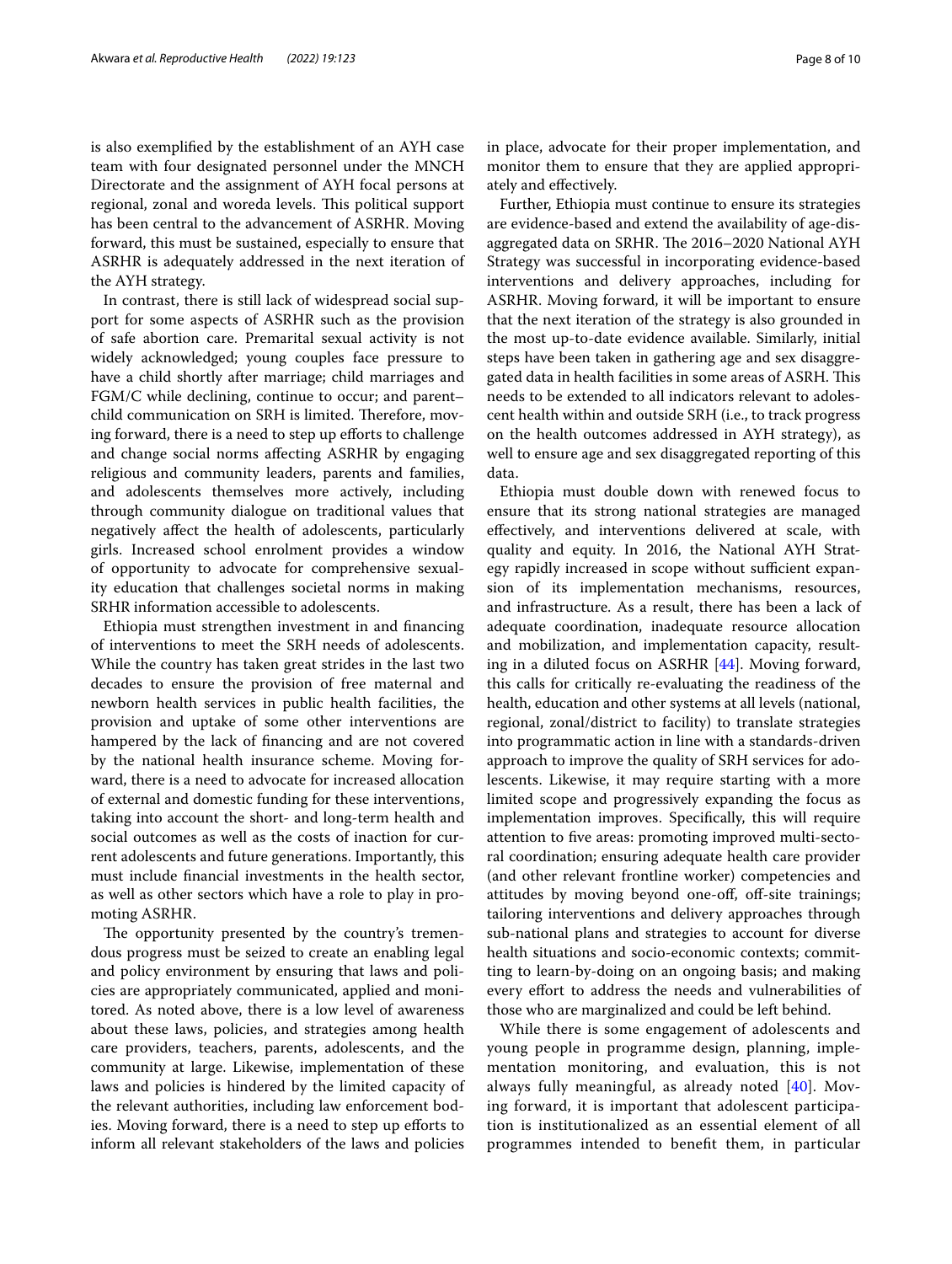implementing the guidelines on youth engagement launched by the Ministry of Health. This should be complemented with technical and fnancial support for adolescent and youth-led organizations.

In light of the current COVID-19 pandemic, it will be particularly important to keep an ear to the ground to understand how COVID-19 (and the responses put in place to address it) is impacting adolescents and address their needs with responses that are sufficiently fexible to remain relevant and appropriate as the pandemic evolves [[40\]](#page-9-23). Further, it is important for peace and harmony to be restored and that the special needs of adolescents and young people are taken into account in responses in humanitarian settings.

### **Abbreviations**

AYH: Adolescent and Youth Health; AIDS: Acquired Immunodeficiency Syndrome; ANC: Antenatal care; ART: AntiRetroViral Therapy; ASRHR: Adolescent sexual and reproductive health and rights; FGM/C: Female genital mutilation/ cutting; GBV: Gender-based violence; GDP: Gross Domestic Product; GoE: Government of Ethiopia; HEW: Health Extension Workers; HAART: Highly Active Antiretroviral Treatment; HIV: Human Immunodefciency Virus; HIVST: HIV selftesting; HMIS: Health Management Information Systems; ICPD: International Conference on population and development; MCPR: Modern contraceptive prevalence rate; MMR: Maternal mortality rate; MNCH: Maternal and Child Health; MoWCYA: Ministry of Women, Children and Youth Affairs Offices; NGO: Non-Governmental Organisation; SBA: Skilled birth attendance; SDG: Sustain‑ able Development Goal; VAW: Violence against women.

#### **Acknowledgements**

We acknowledge the support of Dr. Symplice Mbola (regional advisor on adolescent health) from the WHO regional office and Shatha ElNnakib for her support in the data visualization.

#### **About this supplement**

This article has been published as part of Reproductive Health Volume 19 Supplement 1 2022: Sexual and Reproductive Health in Ethiopia: Gains and Refections Over the Past Two Decades. The full contents of the supplement are available at [https://reproductive-health-journal.biomedcentral.com/artic](https://reproductive-health-journal.biomedcentral.com/articles/supplements/volume-19-supplement-1) [les/supplements/volume-19-supplement-1](https://reproductive-health-journal.biomedcentral.com/articles/supplements/volume-19-supplement-1).

#### **Author contributions**

In response to the invitation from the BMC journal special supplement on ASRH in Ethiopia, EA and VC-M conceived the paper. We then constituted a working group consisting of government staff (ES), NGO staff (WK, MA), academics (LO), UN staff (MP, WS, AH) and young people (LM, DD). In the working group, we developed a short outline and successive drafts of the paper. All authors read and approved the fnal manuscript.

#### **Funding**

This work was supported by the World Health Organization (Human Reproduction Programme Trust Fund).

### **Availability of data and materials**

The datasets generated and/or analysed during the current study are available from the Ethiopia Demographic and Health Survey: [https://dhsprogram.com/](https://dhsprogram.com/data/) [data/.](https://dhsprogram.com/data/)

### **Declarations**

**Ethics approval and consent to participate** Not applicable.

#### **Competing interests**

No potential confict of interest was reported by the author(s).

#### **Author details**

<sup>1</sup> Department of Sexual and Reproductive Health and Research/Human Reproduction Programme, World Health Organization, Geneva, Switzerland. <sup>2</sup> Adolescent and Youth Health and Development Programme, Pathfinder International, Addis Ababa, Ethiopia. <sup>3</sup> School of Public Health, College of Health, College of Health and Medical Sciences, Haramaya University, Addis Ababa, Ethiopia. <sup>4</sup> Youth Council, Talent Youth Association, Addis Ababa, Ethiopia. <sup>5</sup> Pathfinder International, Addis Ababa, Ethiopia. <sup>6</sup> Federal Ministry of Health, Addis Ababa, Ethiopia.<sup>7</sup> Ethiopia Get Up Speak Out Alliance, Addis Ababa, Ethiopia. <sup>8</sup>Child and Adolescent Health, World Health Organization, Addis Ababa, Ethiopia. <sup>9</sup> Health Systems Unit, World Health Organization, Lusaka, Zambia.

Accepted: 12 May 2022 Published online: 13 June 2022

#### **References**

- <span id="page-8-0"></span>1. World Population Prospects, 2019 Revision. Population data. United Nations Department of Economic and Social Affairs, Population Division.<https://esa.un.org/unpd/wpp/Download/Standard/Population/>. Accessed 17th July 2020.
- <span id="page-8-1"></span>2. Donnenfeld Z, Porter A, Cilliers J, et al. Ethiopia performance monitoring and evaluation services (EPMES): Ethiopia development trends assessment. In: Frederick S. Pardee Center for International futures 2017. USAID, Institute for Security Studies (ISS)
- <span id="page-8-2"></span>3. Central Statistical Authority/Ethiopia and ORC Macro. Ethiopia demographic and health survey 2000. Addis Ababa: Central Statistical Authority/Ethiopia and ORC Macro; 2001.
- <span id="page-8-15"></span>Central Statistical Authority/Ethiopia and ORC Macro. Ethiopia demographic and health survey 2005. Addis Ababa: Central Statistical Agency/ Ethiopia and ORC Macro; 2006.
- <span id="page-8-3"></span>5. Central Statistical Agency/CSA/Ethiopia and ICF. Ethiopia demographic and health survey 2016. Addis Ababa: Central Statistical Agency and ICF International, USA; 2016.
- <span id="page-8-4"></span>6. Central Statistical Agency/Ethiopia and ICF International. Ethiopia demographic and health survey 2011. Addis Ababa: Central Statistical Agency and ICF International; 2012.
- <span id="page-8-5"></span>7. Jones N, Pincock K, Yadete W, et al. Intersecting inequalities: gender and adolescent health in Ethiopia. Int J Equity Health. 2020;19(1):97.
- <span id="page-8-6"></span>8. United Nations Economic Commission for Africa (UNECA), United Nations Population Fund (UNFPA), African Union Commission (AU). Africa Regional Review Report: ICPD and the mdgs: working as one-ffteenyear review of the implementation of the ICPD PoA in Africa-ICCPD at 15 (1994–2009). Addis Ababa: UNECA, UNFPA, AU; 2009.
- <span id="page-8-7"></span>9. Proceeding of "The National Youth Consultation conference on Sexual and Reproductive Health", Bahirdar, Amhara region, Ethiopia; 2000 **(Unpublished)**.
- <span id="page-8-8"></span>10. Federal Democratic Republic of Ethiopia Ministry of Health. National adolescent and youth reproductive health strategy 2007–2015. Addis Ababa: Federal Democratic Republic of Ethiopia- Ministry of Health; 2007.
- <span id="page-8-9"></span>11. Chandra-Mouli V, Plesons M, Hadley A, et al. Lessons learned from national government-led efforts to reduce adolescent pregnancy in Chile, England and Ethiopia. Early Childhood Matters. 2019;128:50–6.
- <span id="page-8-10"></span>12. Assefa A, Degnet A, Andinet DW. Impact evaluation of the Ethiopian Health Services Extension Programme. J Dev Ef. 2009;1(4):430–49.
- <span id="page-8-12"></span>13. Blystadd A, Haujanes G, Moland K. The access paradox: abortion law, policy and practice in Ethiopia, Tanzania and Zambia. Int J Equity Health. 2019;18:126.
- <span id="page-8-11"></span>14. Federal Democratic Republic of Ethiopia Ministry of Health. Technical and procedural guidelines for safe abortion services in Ethiopia. Addis Ababa: Federal Democratic Republic of Ethiopia- Ministry of Health; 2014.
- <span id="page-8-13"></span>15. Federal Democratic Republic of Ethiopia. Policy on HIV/AIDS. Addis Ababa: Federal Democratic Republic of Ethiopia; 1998.
- <span id="page-8-14"></span>16. National AIDS Control Programme of Ethiopia. Strategic framework for the national response to HIV/AIDS in Ethiopia for 2000–2004. Addis Ababa: Federal Democratic Republic of Ethiopia- Ministry of Health; 1999.